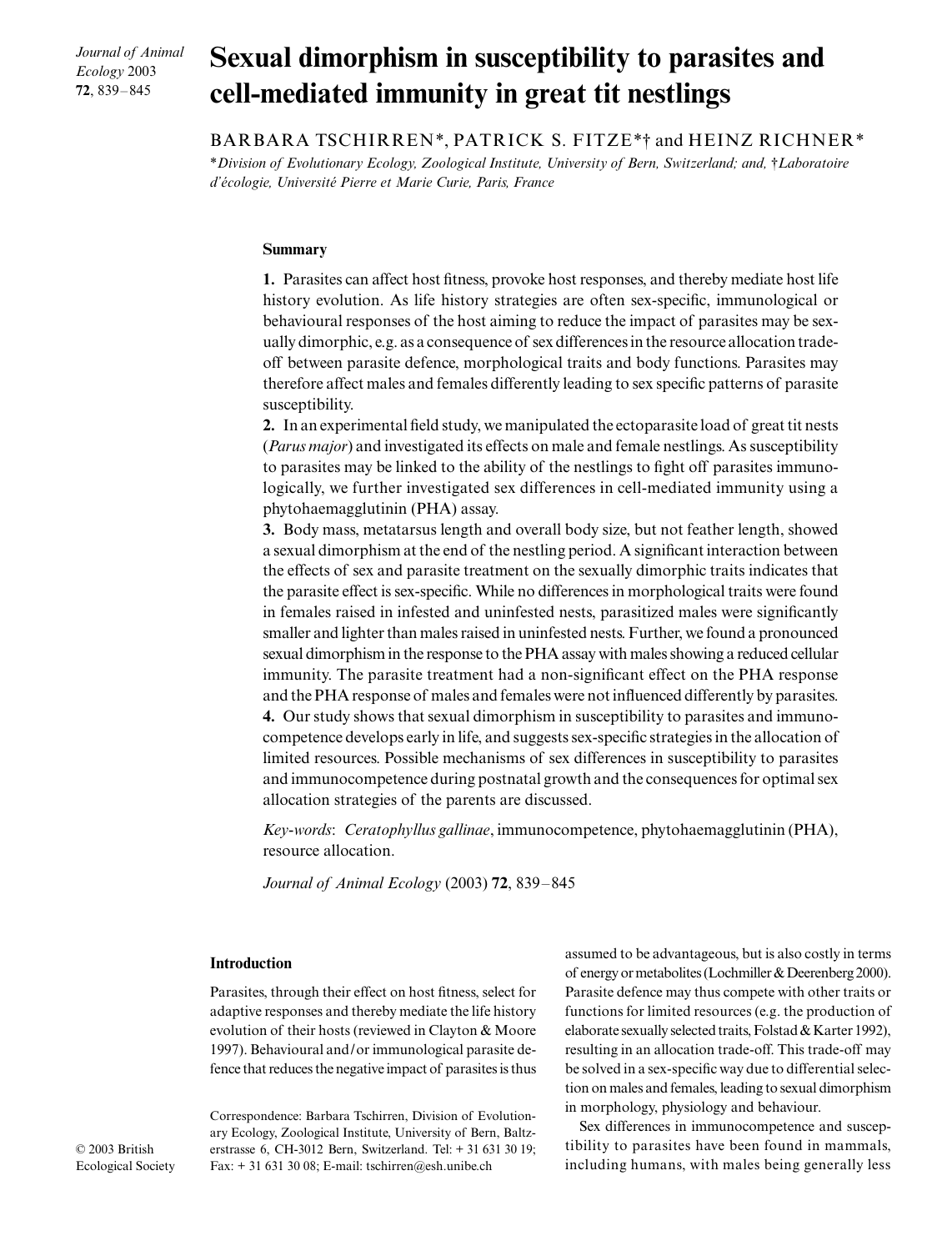*B. Tschirren, P. S. Fitze & H. Richner*

immunocompetent and more susceptible to parasites than females (e.g. Olsen & Kovacs 1996; Poulin 1996; Schalk & Forbes 1997). In natural bird populations, studies investigating sex differences in immunocompetence or susceptibility to parasites are rare, not consistent and in most cases restricted to adults (e.g. McCurdy *et al*. 1998; Møller, Sorci & Erritzøe 1998; Moreno *et al*. 2001; Saino *et al*. 2002). In juveniles, evidence for sex differences in immunocompetence is limited to the study of Fargallo *et al*. (2002), which demonstrated a reduced cellular immune response in nestling male Eurasian kestrels (*Falco tinnunculus*) under limited food conditions. Similarly, evidence for sex differences in susceptibility to parasites is limited to Potti  $&$  Merino (1996), which showed in a subsample of recruited birds that the tarsus length of male nestling pied flycatchers (*Ficedula hypoleuca*) was reduced if raised in nests with high mite abundance (but see Potti 1999; Potti *et al*. 2002).

Practical reasons may explain the lack of evidence for sex differences in immunocompetence and susceptibility to parasites in wild-living juvenile birds as appropriate molecular techniques for avian sex determination were established only a few years ago (Ellegren & Sheldon 1997; Griffiths *et al*. 1998). However, the investigation of sex differences in immunocompetence and susceptibility to parasites at early life stages may be important for sex allocation theory, as sexual dimorphism in the physiology of juveniles may influence the cost of rearing male and female offspring and thus their reproductive value (Fisher 1930; Trivers & Willard 1973; Clutton-Brock, Albon & Guinness 1985).

In our study we used a combination of both experimental parasite manipulation and direct assessment of the immune system in great tit nestlings (*Parus major*L.) to investigate sexual dimorphism in susceptibility to parasites and immunocompetence in wild living nestling birds. Great tits are small hole-nesting passerines whose nests are commonly infested with the haematophagous hen flea *Ceratophyllus gallinae* Schrank (Tripet & Richner 1997). Earlier studies showed that this ectoparasite impairs condition and survival of nestlings as well as adult reproductive success (Richner, Oppliger & Christe 1993; Oppliger, Richner & Christe 1994). In two subsequent years, we manipulated the ectoparasite load of great tit nests in the field and investigated sexspecific effects of the parasites on the nestlings. As sex differences in susceptibility to parasites may be linked to sex-specific levels of immunocompetence, we further assayed the cell-mediated immunity of nestlings by an *in-vivo* hypersensitivity response to an injection of phytohaemagglutinin (PHA).

## **Materials and methods**

© 2003 British Ecological Society, *Journal of Animal Ecology*, **72**, 839–845

PARASITE TREATMENT AND GENERAL EXPERIMENTAL PROCEDURE

The study was performed in 2001 and 2002 in a great tit population breeding in nest boxes in the Forst, Switzerland (46°54′ N, 7°17′ E/46°57′ N, 7°21′ E). At the start of egg laying all nests were heat-treated in a microwave oven following Richner *et al*. (1993) to kill nest-based parasites. The nests were assigned randomly to be an experimental nest or a flea-donor nest, respectively. Flea-donor nests were infested with 40 female and 20 male hen fleas directly after heat-treatment while all experimental nests remained uninfested until hatching.

One day after hatching, the nest insets including the nest material but not the nestlings were exchanged between pairs of experimental  $(n = 153$  experimental nests) and flea-donor nests. The flea-donor nests were assigned to experimental nests according to hatching date and brood size, and every second one was heat-treated before nest exchange. Thus, 50% of the experimental nests contained hen fleas whereas the other 50% did not contain hen fleas after the nest exchange. With this procedure potential parasite-induced differences in maternal investment into the eggs (Buechler *et al*. 2002), in breeding behaviour (Christe, Richner & Oppliger 1996a) or in nest desertion until hatching were avoided in the experimental nests. Additionally, we accounted with this procedure for the natural life cycle of hen fleas, which immigrate into the nests and start reproduction already during the egg-laying period of their hosts (Tripet & Richner 1999).

Eight days post-hatching nestlings were ringed with aluminium rings and approximately 20 µL of blood were taken from the brachial vein and transferred to 100 µL of EDTA buffer. The samples were frozen at −20 °C until molecular sex determination. Fifteen days posthatching we measured the body mass, the length of the metatarsus and the length of the third primary feather of the nestlings (Svensson 1992).

#### CELL-MEDIATED IMMUNITY

As an assessment of the cellular immunocompetence, we performed a hypersensitivity assay using phytohaemagglutinin (PHA) as a mitogen. The phytohaemagglutinin assay provides a measure of the proliferative response of the circulating T lymphocytes to the injected mitogen (see Cheng & Lamont 1988 for details). Studies on poultry revealed that the PHA assay is a reliable indicator of *in vivo*cellular immunity (Goto *et al*. 1978; McCorkle, Olah & Glick 1980; Cheng & Lamont 1988), and it is used commonly to assess the cell-mediated immune response in birds (e.g. Lochmiller, Vestey & Boren 1993; Brinkhof *et al*. 1999; Tella *et al*. 2000; Fargallo *et al*. 2002).

The nestlings were injected subcutaneously with 0·01 mg of PHA-P (Sigma Chemicals, Germany) dissolved in 0·02 mL of sterile phosphate-buffered saline (PBS) in the centre of the left wing-web (patagium) 14 days post-hatching. The thickness of the patagium at the injection site was measured with a micrometer (Mitotuyo, Type 2046FB-60) to the nearest 0·01 mm prior and 24 h  $(\pm 1$  h) after injection. The micrometer applied a constant pressure on the wing web and the

#### **840**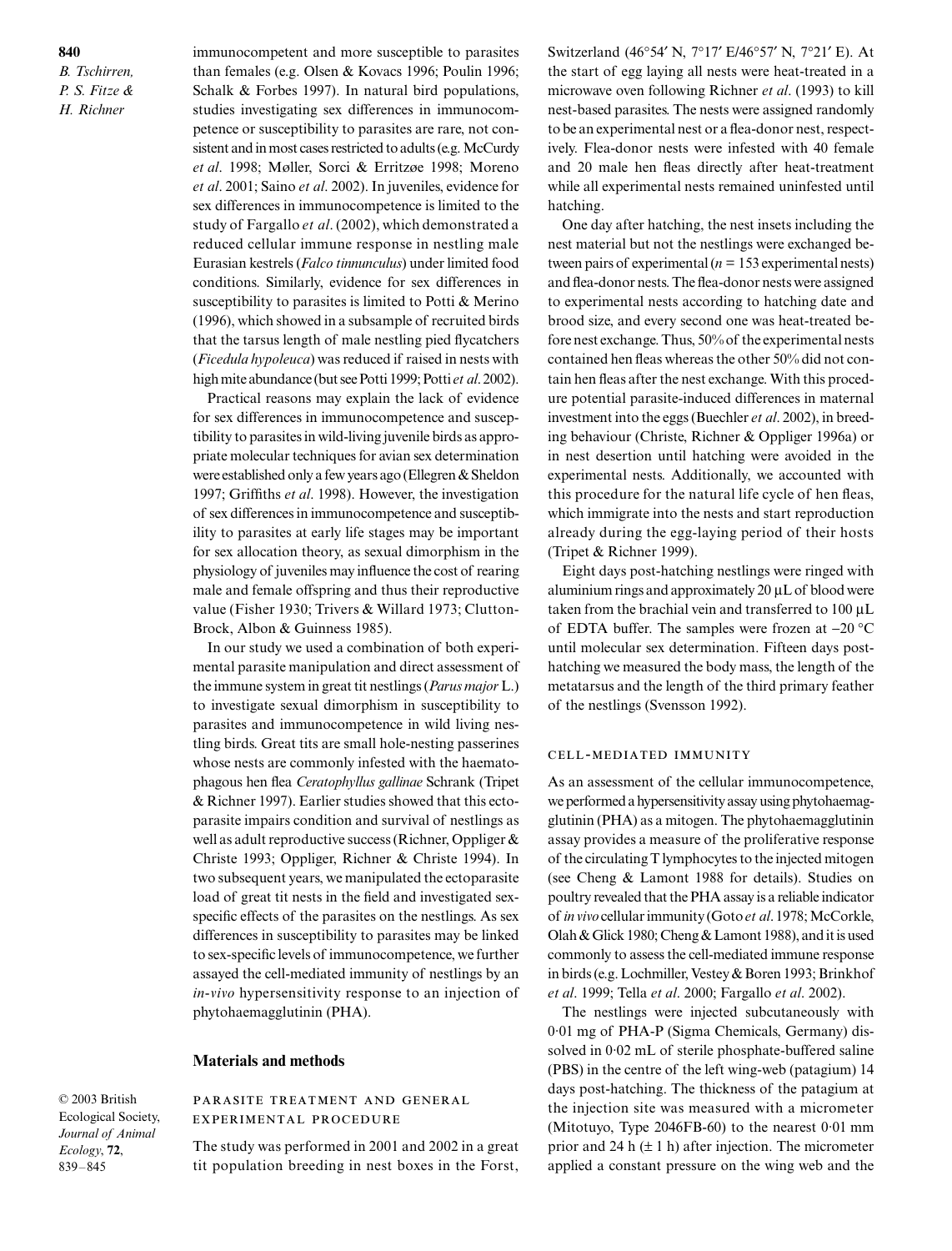**841** *Sex differences in great tit nestlings*

measure stabilized with time. The thickness of the wing web 5 s after applying the micrometer was thus used as a standardized measurement of the wing web thickness. The difference between the wing-web thickness before and after PHA injection was used as an assessment of the cell-mediated immune response (referred to hereafter as wing web index; see Smits, Bortolotti & Tella (1999) for general information about the method).

All nestlings were PHA challenged in 2002 while in 2001 the six heaviest nestlings of each nest were assayed. The proportion of male and female nestlings in 2001 was not different among assayed and unassayed nestlings (females:  $n = 33$ , males:  $n = 47$ ;  $\chi^2 = 1.59$ ,  $P = 0.21$ ). As the effects of sex on the PHA response were strong and consistent in both years (revealed by separate analyses of the two years) and as in 2002 the effects and the explained variance of the analysed variables did not change when including all or only the six heaviest nestlings, we can assume that assaying only the heaviest six nestlings in 2001 did not bias our results.

The accuracy of our measurement was assessed among a sample of 113 nestlings where the wing-web index was measured twice. Statistical analysis revealed that our measurements were highly repeatable  $(r = 0.993)$ , *P* < 0·0001, *n* = 113) (Lessells & Boag 1987).

#### MOLECULAR SEXING

The sex of the nestlings was determined following the protocol of Griffiths *et al*. (1998). DNA was extracted from a subsample of the nestlings' blood using a commercial kit (Wizard® Genomic DNA Isolation Kit, Promega, Switzerland) following the manufacturer's protocol. PCR amplification was carried out in a total volume of  $10 \mu L$ . The final reaction conditions were as follows:  $1 \mu L$  *Taq* buffer,  $2.5 \text{ mm } \text{MgCl}_2$ ,  $0.25 \text{ U HotStar}$ -*Taq* DNA polymerase (Qiagen, Basel, Switzerland), 0.2 mm of each dNTP (Amersham Pharmacia Biotech Inc.) and 1  $\mu$ M each of primers P2 and P8; 1  $\mu$ L of genomic DNA was used as template. PCR was performed in a GeneAmp 2400 or 9700 Thermocycler (Applied Biosystems) with the following temperature profile: initial denaturation at 95 °C for 15 min; 40 cycles of 94 °C for 30 s, 52 °C for 15 s and 72 °C for 75 s. The programme was completed by an additional extension step at 72 °C for 7 min. PCR products were separated with electrophoresis at 80 V for 30 min on a 2% agarose gel stained with ethidium bromide. Eighty-eight nestlings were not sexed because they died before blood was obtained.

#### STATISTICAL ANALYSES

© 2003 British Ecological Society, *Journal of Animal Ecology*, **72**, 839–845

Nested ANOVAS were used to analyse sex differences in morphological traits and immunocompetence. Year (random effect), parasite treatment and sex were included as factors into the model, and the nest (random effect)

was included as a nested factor, nested within year and parasite treatment. Non-significant interactions were backward eliminated. Mortality was analysed by logistic regression analysis using the GLIMMIX macro with a logit link (SAS). All tests were two-tailed with a significance level set at  $P = 0.05$ . Residuals of the models were tested for normality and equal variances. Means  $\pm$ SE are given. Statistical analyses were performed using JMP IN  $4.0$  (Sall & Lehmann 1996) except for the mortality analysis where we used SAS (Littell *et al*. 1996).

#### **Results**

#### SEXUAL DIMORPHISM IN MORPHOLOGY

Sexual dimorphism was found in body mass (males: 15·41 g  $\pm$  0·09, females: 14·82 g  $\pm$  0·09) and in metatarsus length (males:  $19.4$  mm  $\pm 0.04$ , females:  $19.0$  mm  $\pm 0.03$ ) 15 days post-hatching (Table 1). However, there was no difference in the feather length between male and female nestlings at the end of the nestling period (males: 34·4 mm  $\pm 0.18$ , females:  $34.2$  mm  $\pm 0.17$ ) (Table 1).

As body mass, metatarsus and feather length were intercorrelated (Pearson correlations: metatarsus length and body mass:  $r = 0.558$ ,  $P < 0.0001$ , metatarsus length and feather length:  $r = 0.549$ ,  $P \le 0.0001$ , body mass and feather length:  $r = 0.606$  p <  $0.0001$ ;  $n = 741$ ), we calculated the first principal component of those measurements using principal component analysis as an overall measure of the nestlings body size (hereafter referred to as body size PC1). Body size PC1 explained 71·41% of the total variance (factor loadings: body mass = 0·585, metatarsus =  $0.565$ , feather length =  $0.582$ ). Male nestlings had significantly higher body size PC1 values than females (Table 1).

#### **EFFECTS OF PARASITES**

The parasite treatment affected male and female nestlings differently as shown by a significant sex–parasite interaction on body size PC1 and body mass and a tendency towards statistical significance in metatarsus length (Table 1). While body size PC1 did not differ between females growing up in infested or uninfested nests, male nestlings had significantly lower body size PC1 values in infested nests, showing that males were more heavily impaired by parasites than females (Table 1, Fig. 1). The same pattern was also found in body mass and in metatarsus length. Interestingly, the differential effects of parasites on male and female nestlings were found only in sexually dimorphic traits, but not in feather length, where no sexual dimorphism was observed (Table 1).

#### CELL-MEDIATED IMMUNITY

The cell-mediated immune response as assessed by the wing-web index was significantly lower in male than in female nestlings (males:  $0.657$  mm  $\pm 0.012$ , females: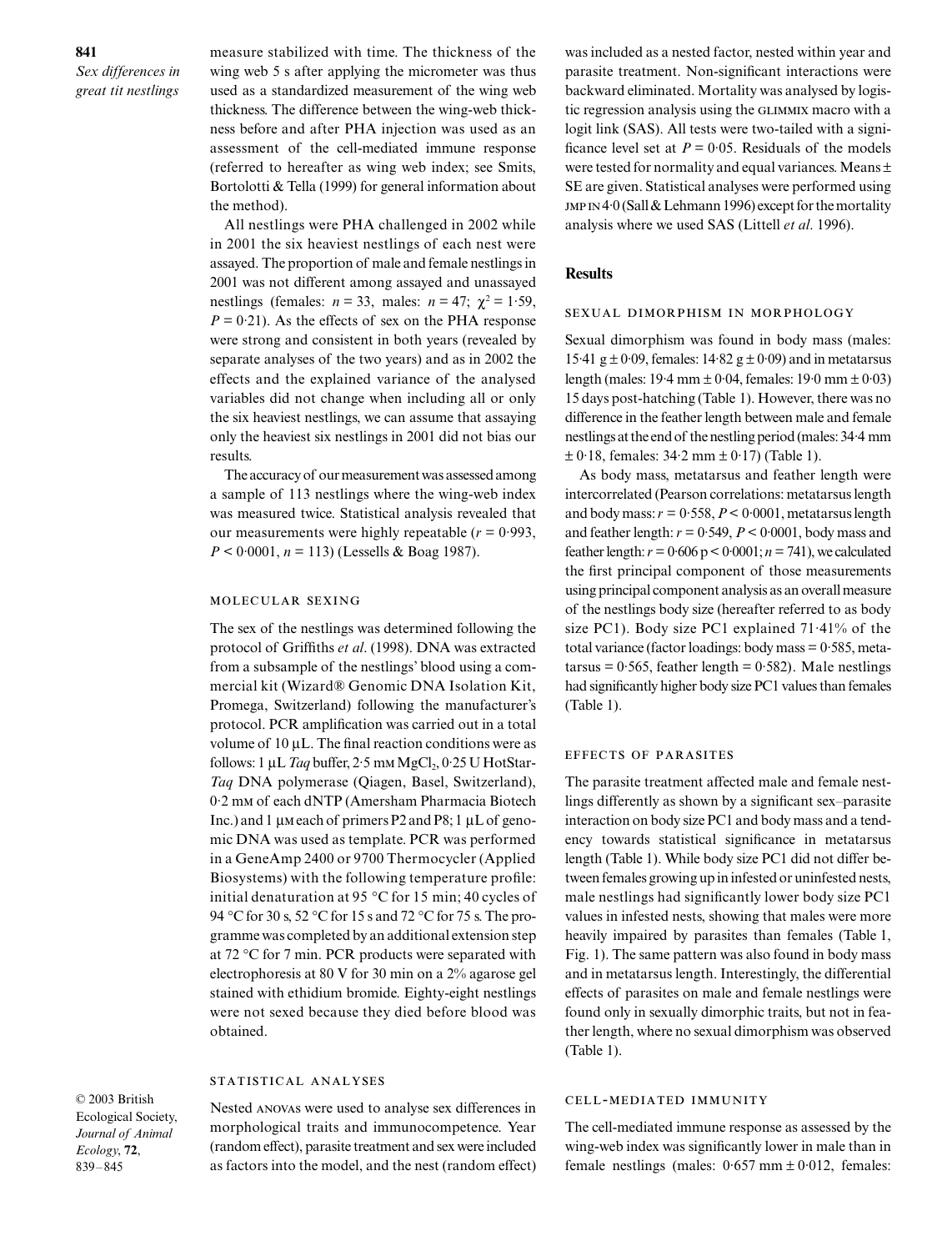*B. Tschirren, P. S. Fitze & H. Richner*

**Table 1.** Differential effects of parasites on morphological traits of male and female nestling great tits at the end of the nestling period. Mixed-model nested ANOVA with year as random effect, parasite treatment and sex as fixed effects and the nest nested in year and parasite treatment as random nested factor. Non–significant interactions were backward eliminated

| Body size PC1<br>0.904<br>1, 112<br>0.959<br>Year<br>Nest (year, parasite treatment)<br>801.803<br>112, 624<br>7.614<br>Parasite treatment<br>0.446<br>1, 112<br>0.473<br>1,624<br><b>Sex</b><br>52.680<br>55.938<br>4.513<br>4.792<br>$Sex \times parasite$ treatment<br>1,624<br>Error<br>587.653<br>624<br>Body mass<br>Year<br>2.713<br>1, 112<br>2.203<br>Nest (year, parasite treatment)<br>1377.997<br>112, 624<br>9.993<br>0.697<br>Parasite treatment<br>1, 112<br>0.566<br>61.846<br>1,624<br>50.230<br><b>Sex</b><br>7.587<br>$Sex \times parasite$ treatment<br>6.162<br>1,624<br>624<br>Error<br>768.311<br>Metatarsus length<br>Year<br>3.304<br>11.080<br>1, 112<br>Nest (year, parasite treatment)<br>131.294<br>112, 624<br>3.931<br>0.068<br>Parasite treatment<br>1, 112<br>0.227<br><b>Sex</b><br>38.043<br>1,624<br>127.574<br>0.934<br>$Sex \times parasite$ treatment<br>1,624<br>3.132<br>Error<br>186.078<br>624<br>Feather length<br>26.755<br>4.979<br>Year<br>1, 112 | Source of variation             | <b>SS</b> | d.f.     | $\overline{F}$ | $\boldsymbol{P}$ |
|--------------------------------------------------------------------------------------------------------------------------------------------------------------------------------------------------------------------------------------------------------------------------------------------------------------------------------------------------------------------------------------------------------------------------------------------------------------------------------------------------------------------------------------------------------------------------------------------------------------------------------------------------------------------------------------------------------------------------------------------------------------------------------------------------------------------------------------------------------------------------------------------------------------------------------------------------------------------------------------------------|---------------------------------|-----------|----------|----------------|------------------|
|                                                                                                                                                                                                                                                                                                                                                                                                                                                                                                                                                                                                                                                                                                                                                                                                                                                                                                                                                                                                  |                                 |           |          |                |                  |
|                                                                                                                                                                                                                                                                                                                                                                                                                                                                                                                                                                                                                                                                                                                                                                                                                                                                                                                                                                                                  |                                 |           |          |                | 0.329            |
|                                                                                                                                                                                                                                                                                                                                                                                                                                                                                                                                                                                                                                                                                                                                                                                                                                                                                                                                                                                                  |                                 |           |          |                | < 0.0001         |
|                                                                                                                                                                                                                                                                                                                                                                                                                                                                                                                                                                                                                                                                                                                                                                                                                                                                                                                                                                                                  |                                 |           |          |                | 0.493            |
|                                                                                                                                                                                                                                                                                                                                                                                                                                                                                                                                                                                                                                                                                                                                                                                                                                                                                                                                                                                                  |                                 |           |          |                | < 0.0001         |
|                                                                                                                                                                                                                                                                                                                                                                                                                                                                                                                                                                                                                                                                                                                                                                                                                                                                                                                                                                                                  |                                 |           |          |                | 0.029            |
|                                                                                                                                                                                                                                                                                                                                                                                                                                                                                                                                                                                                                                                                                                                                                                                                                                                                                                                                                                                                  |                                 |           |          |                |                  |
|                                                                                                                                                                                                                                                                                                                                                                                                                                                                                                                                                                                                                                                                                                                                                                                                                                                                                                                                                                                                  |                                 |           |          |                |                  |
|                                                                                                                                                                                                                                                                                                                                                                                                                                                                                                                                                                                                                                                                                                                                                                                                                                                                                                                                                                                                  |                                 |           |          |                | 0.141            |
|                                                                                                                                                                                                                                                                                                                                                                                                                                                                                                                                                                                                                                                                                                                                                                                                                                                                                                                                                                                                  |                                 |           |          |                | < 0.0001         |
|                                                                                                                                                                                                                                                                                                                                                                                                                                                                                                                                                                                                                                                                                                                                                                                                                                                                                                                                                                                                  |                                 |           |          |                | 0.454            |
|                                                                                                                                                                                                                                                                                                                                                                                                                                                                                                                                                                                                                                                                                                                                                                                                                                                                                                                                                                                                  |                                 |           |          |                | < 0.0001         |
|                                                                                                                                                                                                                                                                                                                                                                                                                                                                                                                                                                                                                                                                                                                                                                                                                                                                                                                                                                                                  |                                 |           |          |                | 0.013            |
|                                                                                                                                                                                                                                                                                                                                                                                                                                                                                                                                                                                                                                                                                                                                                                                                                                                                                                                                                                                                  |                                 |           |          |                |                  |
|                                                                                                                                                                                                                                                                                                                                                                                                                                                                                                                                                                                                                                                                                                                                                                                                                                                                                                                                                                                                  |                                 |           |          |                |                  |
|                                                                                                                                                                                                                                                                                                                                                                                                                                                                                                                                                                                                                                                                                                                                                                                                                                                                                                                                                                                                  |                                 |           |          |                | 0.001            |
|                                                                                                                                                                                                                                                                                                                                                                                                                                                                                                                                                                                                                                                                                                                                                                                                                                                                                                                                                                                                  |                                 |           |          |                | < 0.0001         |
|                                                                                                                                                                                                                                                                                                                                                                                                                                                                                                                                                                                                                                                                                                                                                                                                                                                                                                                                                                                                  |                                 |           |          |                | 0.635            |
|                                                                                                                                                                                                                                                                                                                                                                                                                                                                                                                                                                                                                                                                                                                                                                                                                                                                                                                                                                                                  |                                 |           |          |                | < 0.0001         |
|                                                                                                                                                                                                                                                                                                                                                                                                                                                                                                                                                                                                                                                                                                                                                                                                                                                                                                                                                                                                  |                                 |           |          |                | 0.077            |
|                                                                                                                                                                                                                                                                                                                                                                                                                                                                                                                                                                                                                                                                                                                                                                                                                                                                                                                                                                                                  |                                 |           |          |                |                  |
|                                                                                                                                                                                                                                                                                                                                                                                                                                                                                                                                                                                                                                                                                                                                                                                                                                                                                                                                                                                                  |                                 |           |          |                |                  |
|                                                                                                                                                                                                                                                                                                                                                                                                                                                                                                                                                                                                                                                                                                                                                                                                                                                                                                                                                                                                  |                                 |           |          |                | 0.028            |
|                                                                                                                                                                                                                                                                                                                                                                                                                                                                                                                                                                                                                                                                                                                                                                                                                                                                                                                                                                                                  | Nest (year, parasite treatment) | 3896.106  | 112, 624 | 6.474          | < 0.0001         |
| Parasite treatment<br>1.321<br>1, 112<br>0.246                                                                                                                                                                                                                                                                                                                                                                                                                                                                                                                                                                                                                                                                                                                                                                                                                                                                                                                                                   |                                 |           |          |                | 0.621            |
| 0.011<br><b>Sex</b><br>1,624<br>0.002                                                                                                                                                                                                                                                                                                                                                                                                                                                                                                                                                                                                                                                                                                                                                                                                                                                                                                                                                            |                                 |           |          |                | 0.964            |
| 6.618<br>1,624<br>1.232<br>$Sex \times parasite$ treatment                                                                                                                                                                                                                                                                                                                                                                                                                                                                                                                                                                                                                                                                                                                                                                                                                                                                                                                                       |                                 |           |          |                | 0.268            |
| 3353.070<br>624<br>Error                                                                                                                                                                                                                                                                                                                                                                                                                                                                                                                                                                                                                                                                                                                                                                                                                                                                                                                                                                         |                                 |           |          |                |                  |



**Fig. 1.** Differential effects of parasites on body size PC1 of male and female nestling great tits.



 $0.705$  mm  $\pm 0.014$ , Table 2, Fig. 2). As there was a positive correlation between body size PC1 and the wingweb index (Pearson correlation:  $r = 0.201$ ,  $P \le 0.0001$ ,  $n = 661$ , body size PC1 was included into the model as a covariate. After inclusion of body size PC1, the wingweb index remained significantly different between the sexes, indicating that sex differences in PHA response were independent of morphological differences between the sexes. Nestlings from infested nests tended to have a reduced immune response compared to nestlings from **Fig. 2.** Sex differences in cell mediated immunity of great tit nestlings as assessed by the PHA assay.

uninfested nests (mean wing-web index of nestlings in uninfested nests:  $0.694$  mm  $\pm 0.013$ , nestlings in infested nests:  $0.665$  mm  $\pm 0.013$ ), however, these differences were not statistically significant (Table 2). Furthermore, the interaction between sex and parasite treatment did not explain a significant amount of the variation of the wing-web index (Table 2).

© 2003 British Ecological Society, *Journal of Animal Ecology*, **72**, 839–845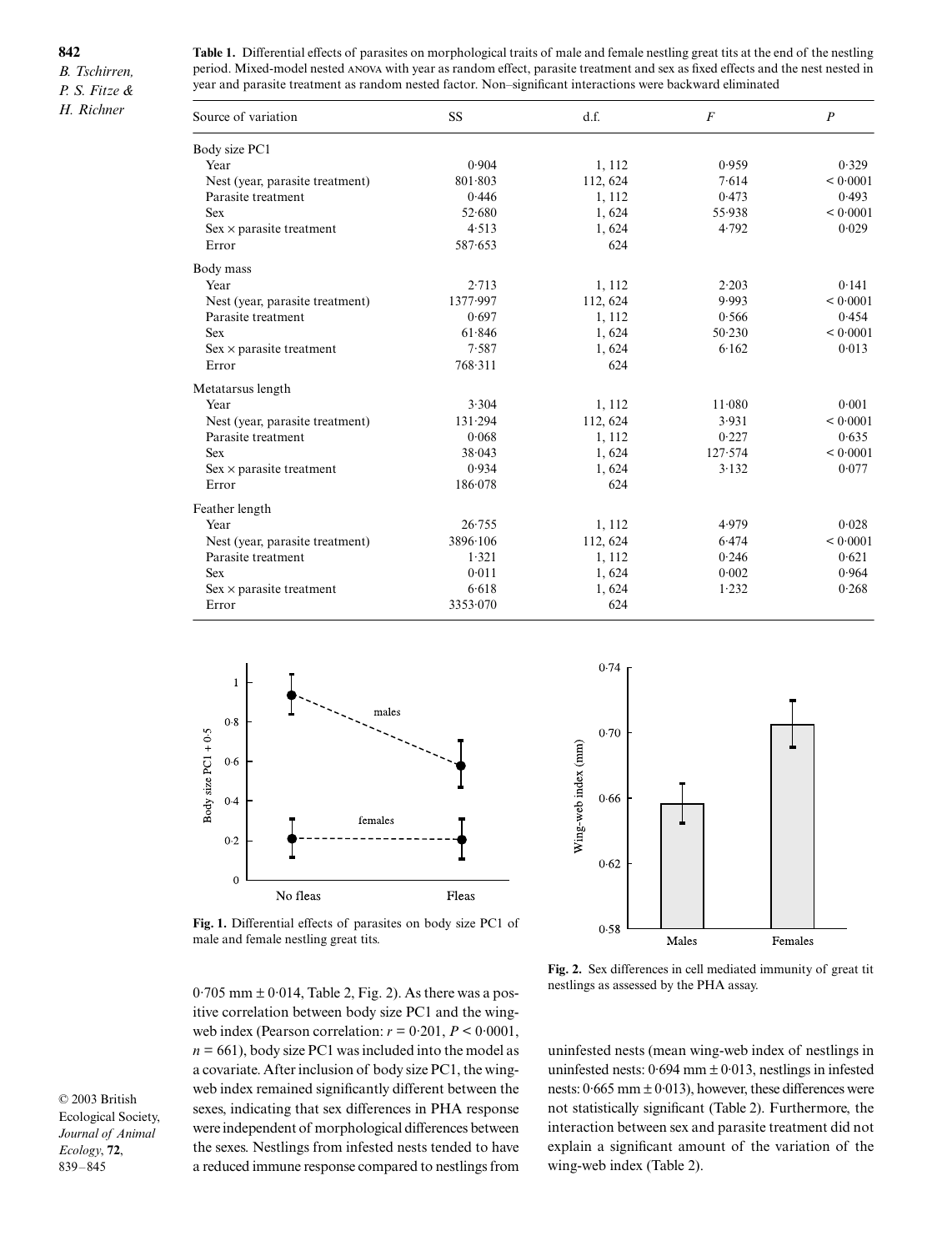**Table 2.** Sex differences in immunocompetence in great tit nestlings at the end of the nestling period as assessed by the PHA assay. Mixed-model nested ANCOVA with year as random effect, parasite treatment and sex as fixed effects, the nest nested in year and parasite treatment as random nested factor and body size PC1 as covariate. Non-significant interactions were backward eliminated

| Source of variation             | SS     | d.f.     | F               | $\boldsymbol{P}$ |
|---------------------------------|--------|----------|-----------------|------------------|
| Wing-web index                  |        |          |                 |                  |
| Year                            | 4.359  | 1, 110   | $206 \cdot 179$ | < 0.0001         |
| Nest (year, parasite treatment) | 6.121  | 110, 545 | 2.632           | < 0.0001         |
| Parasite treatment              | 0.040  | 1, 110   | 1.871           | 0.174            |
| <b>Sex</b>                      | 0.807  | 1,545    | 38.183          | < 0.0001         |
| $Sex \times parasite$ treatment | 0.016  | 1,545    | 0.751           | 0.387            |
| Body size PC1                   | 2.011  | 1,545    | 95.101          | < 0.0001         |
| Error                           | 11.522 | 545      |                 |                  |

## MORTALITY

Complete nest mortality occurred in 16 infested and 21 uninfested nests ( $\chi^2 = 1.37$ ,  $P = 0.24$ ). In the remaining 116 nests 193 of 934 nestlings died. Nestling mortality was not significantly different between nestlings of infested (*n* = 113) and uninfested (*n* = 80) nests ( $F_{1,114}$  = 0.18,  $P = 0.68$ , or between female ( $n = 54$ ) and male ( $n = 51$ ) nestlings  $(F_{1,728} = 0.08, P = 0.78)$ . Further, there was no significant sex–parasite interaction on mortality  $(F_{1,728})$  $= 0.02, P = 0.89$ .

## **Discussion**

Great tit nests are commonly infested with hen fleas (Tripet & Richner 1997), an ectoparasite that impairs the fitness of its host by reducing condition, growth and survival (Richner *et al*. 1993). Our study reveals that hen fleas do not affect the two sexes equally. While male nestlings from infested nests showed a reduced size and body mass, no such effects were found in female nestlings. Thus, the overall negative effect of fleas on nestling great tits is mainly due to the worse performance of males in infested nests.

In great tit nestlings, the bigger sex − the male − has been shown to suffer less from mortality or reduced growth under harsh conditions (Dhondt 1970; Smith, Kallander & Nilsson 1989) due probably to the male's higher competitive ability (Oddie 2000). In our population, male nestlings had bigger overall body size, higher body mass and a longer metatarsus (see also Smith *et al*. 1989). According to Oddie (2000), we would thus predict a better performance of males in infested nests as fleas increase the nutritional demands of the nestlings and thus the competition for food (Christe, Richner & Oppliger 1996b). Contrary to this prediction, we found that males were more heavily impaired by hen fleas than their female nest mates, a pattern also found in other size-dimorphic bird and mammal species where the larger sex is commonly more susceptible (Clutton-Brock *et al*. 1985; Clutton-Brock 1991).

© 2003 British Ecological Society, *Journal of Animal Ecology*, **72**, 839–845

Differential exposure of the two sexes (Reimchen 2001) may not explain the observed sex differences in parasite susceptibility, because fleas are nest-based

parasites, and equal exposure of male and female nestlings can be expected. Alternatively, fleas may either preferably feed on males, feed in higher numbers on males as they are bigger targets, or females may be more efficient in behavioural or immunological defence (reviewed in Zuk & McKean 1996). Our results support the last hypothesis as we found that male nestlings had a significantly lower cell-meditated immune function, as measured by the response against PHA.

Sex differences in immunocompetence have been investigated rarely in wild-living nestling birds. Fargallo *et al*. (2002) estimated sex differences in immune response against PHA in nestling Eurasian kestrels under different food conditions and revealed − similar to our study − a lower immune response of male nestlings; however, only under limited food conditions. In Eurasian kestrels male nestlings are substantially smaller than females, whereas in our study species males are the bigger sex, suggesting that characters associated with male sex per se rather than differences in body size reduce the male's ability to mount an immune response.

Sex differences in immunocompetence have commonly been explained by modulating effects of sex hormones (Grossman 1989; Olsen & Kovacs 1996; Gaillard & Spinedi 1998). However, Silverin & Sharp (1996) did not find significant sex differences in the testosterone level of nestling and juvenile great tits except in the first two days after hatching. Thus, if testosterone leads to the observed sex differences in immunocompetence these effects might occur very early in life or even at a prenatal stage in the egg (Schwabl 1996).

Carotenoids have positive effects in promoting and supporting the immune system (Bendich & Olson 1989). However, carotenoids used for immune defence are not available for pigmentation. Thus, sex differences in immunocompetence may also arise due to an allocation trade-off between the immune system and signalling traits for rare carotenoids (Olson & Owens 1998; von Schantz *et al*. 1999; Tschirren, Fitze & Richner 2003), which might be solved differently in males and females. As great tits show a sexual dimorphism in carotenoid-based colouration − with males being more colourful −already as nestlings (Slagsvold & Lifjeld 1985; personal observation), colouration might be more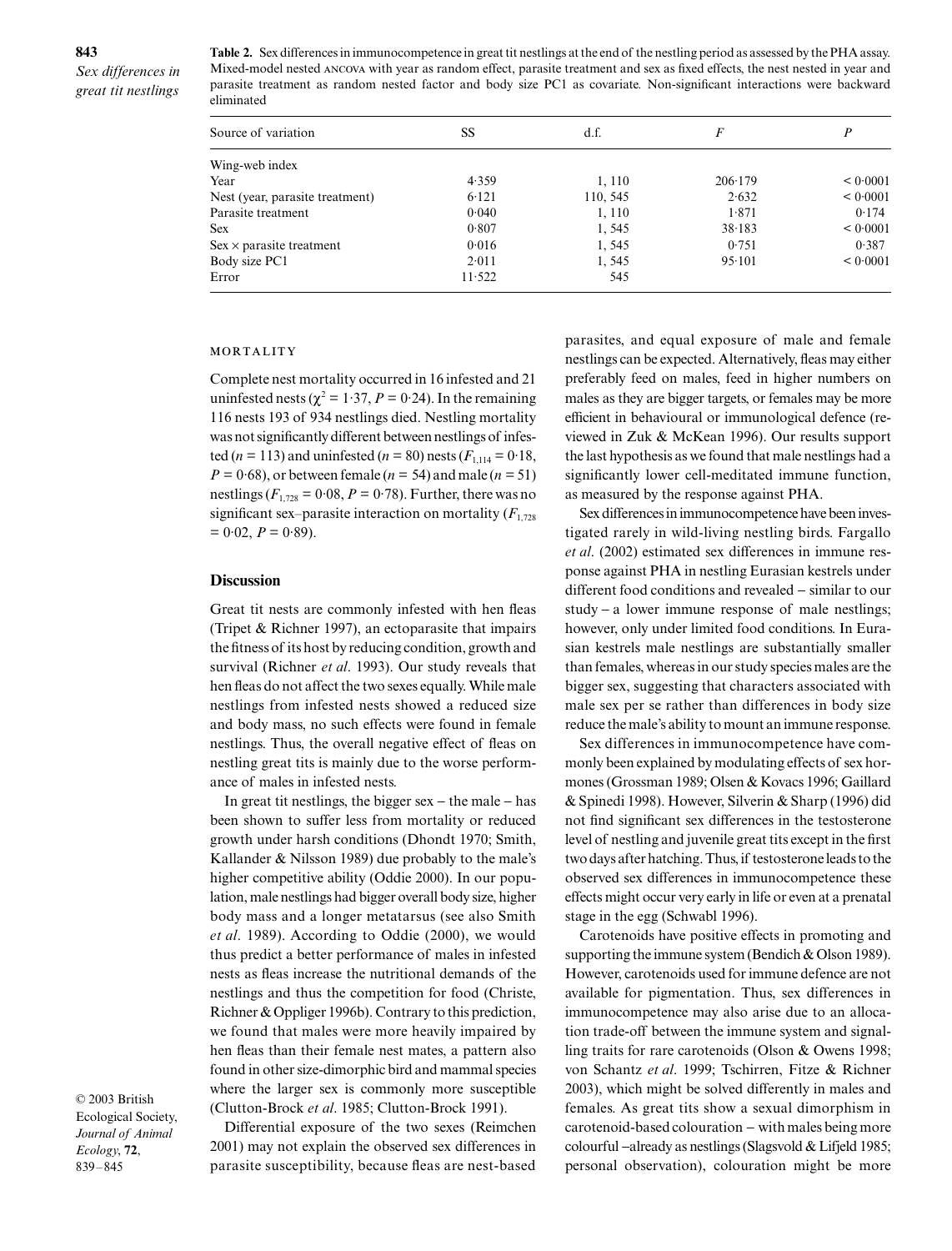*B. Tschirren, P. S. Fitze & H. Richner*

important for males than for females (e.g. in social signalling and social interactions after fledging), leading to the observed differences in carotenoid allocation and thus immunocompetence.

Both differential effects of parasites on male and female offspring and sexual dimorphism in immune response may have direct consequences on optimal sex allocation (Fisher 1930). Under natural conditions, fleas immigrate into the nests during nest building or are already present in the old nest material. Females may thus be able to predict the flea abundance during the nestling period and adaptively bias the sex ratio of offspring towards the less susceptible sex if high flea abundance is anticipated. Alternatively, females may allocate antibodies (Gasparini *et al*. 2001; Buechler *et al*. 2002; Gasparini *et al*. 2002), hormones (Schwabl 1996; Petrie *et al*. 2001) or other metabolites, e.g. carotenoids (Blount, Houston & Møller 2000) differently to male and female eggs, depending on parasite abundance, in order to optimize reproductive output.

#### **Acknowledgements**

We thank Verena Saladin and Danielle Bonfils for the molecular sexing of the nestlings and Irene Keller for comments on the manuscript. The experiment was financially supported by the Swiss National Science Foundation (grant 31–53956·98 to HR) and was conducted under a licence provided by the Ethical Committee of the Office of Agriculture of the Canton of Bern, Switzerland.

#### **References**

- Bendich, A. & Olson, J.A. (1989) Biological actions of carotenoids. *FASEB Journal*, **3**, 1927–1932.
- Blount, J.D., Houston, D.C. & Møller, A.P. (2000) Why egg yolk is yellow. *Trends in Ecology and Evolution*, **15**, 47–49.
- Brinkhof, M.W.G., Heeb, P., Kölliker, M. & Richner, H. (1999) Immunocompetence of nestling great tits in relation to rearing environment and parentage. *Proceedings of the Royal Society of London B*, **266**, 2315–2322.
- Buechler, K., Fitze, P.S., Gottstein, B., Jacot, A. & Richner, H. (2002) Parasite-induced maternal response in a natural bird population. *Journal of Animal Ecology*, **71**, 247–252.
- Cheng, S. & Lamont, S.J. (1988) Genetic-analysis of immunocompetence measures in a white leghorn chicken line. *Poultry Science*, **67**, 989–995.
- Christe, P., Richner, H. & Oppliger, A. (1996a) Of great tits and fleas: sleep baby sleep… *Animal Behaviour*, **52**, 1087– 7092.
- Christe, P., Richner, H. & Oppliger, A. (1996b) Begging, food provisioning, and nestling competition in great tit broods infested with ectoparasites. *Behavioral Ecology*, **7**, 127– 131.
- Clayton, D.H. & Moore, J. (1997) *Host–Parasite Evolution*. Oxford University Press, Oxford.
- Clutton-Brock, T.H. (1991) *The Evolution of Parental Care*. Princeton University Press, Princeton, NJ.

© 2003 British Ecological Society, *Journal of Animal Ecology*, **72**, 839–845

- Clutton-Brock, T.H., Albon, S.D. & Guinness, F.E. (1985) Parental investment and sex-differences in juvenile mortality in birds and mammals. *Nature*, **313**, 131–133.
- Dhondt, A.A. (1970) The sex ratio of nestling great tits. *Bird Study*, **17**, 282–286.
- Ellegren, H. & Sheldon, B.C. (1997) New tools for sex identification and the study of sex allocation in birds. *Trends in Ecology and Evolution*, **12**, 255–259.
- Fargallo, J.A., Laaksonen, T., Poyri, V. & Korpimaki, E. (2002) Inter-sexual differences in the immune response of Eurasian kestrel nestlings under food shortage. *Ecology Letters*, **5**, 95–101.
- Fisher, R.A. (1930) *The Genetical Theory of Natural Selection*. Oxford University Press, Oxford.
- Folstad, I. & Karter, A.J. (1992) Parasites, bright males, and the immunocompetence handicap. *American Naturalist*, **139**, 603–622.
- Gaillard, R.C. & Spinedi, E. (1998) Sex– and stress–steroids interactions and the immune system: evidence for a neuroendocrine-immunological sexual dimorphism. *Domestic Animal Endocrinology*, **15**, 345–352.
- Gasparini, J., McCoy, K.D., Haussy, C., Tveraa, T. & Boulinier, T. (2001) Induced maternal response to the Lyme disease spirochaete *Borrelia burgdorferi sensu lato* in a colonial seabird, the kittiwake *Rissa tridactyla*. *Proceedings of the Royal Society of London B*, **268**, 647–650.
- Gasparini, J., McCoy, K.D., Tveraa, T. & Boulinier, T. (2002) Related concentrations of specific immunoglobulins against the Lyme disease agent *Borrelia burgdorferi* sensu lato in eggs, young and adults of the kittiwake (*Rissa tridactyla*). *Ecology Letters*, **5**, 519–524.
- Goto, N., Kodama, H., Okada, K. & Fujimoto, Y. (1978) Suppression of phytohemagglutinin skin response in thymectomised chickens. *Poultry Science*, **57**, 246–250.
- Griffiths, R., Double, M.C., Orr, K. & Dawson, R.J.G. (1998) A DNA test to sex most birds. *Molecular Ecology*, **7**, 1071– 1075.
- Grossman, C. (1989) Possible underlying mechanisms of sexual dimorphism in the immune-response, fact and hypothesis. *Journal of Steroid Biochemistry and Molecular Biology*, **34**, 241–251.
- Lessells, C.M. & Boag, P.T. (1987) Unrepeatable repeatabilities: a common mistake. *Auk*, **104**, 116–121.
- Littell, R.C., Millinken, G.A., Stroup, W.W. & Wolfinger, R.D. (1996) *SAS Systems for Mixed Models*. SAS Institute, Cary, NC.
- Lochmiller, R.L. & Deerenberg, C. (2000) Trade-offs in evolutionary immunology: just what is the cost of immunity? *Oikos*, **88**, 87–98.
- Lochmiller, R.L., Vestey, M.R. & Boren, J.C. (1993) Relationship between protein nutritional status and immunocompetence in northern bobwhite chicks. *Auk*, **110**, 503–510.
- McCorkle, F., Olah, I. & Glick, B. (1980) Morphology of the phytohemagglutinin-induced cell response in the chickens wattle. *Poultry Science*, **59**, 616–623.
- McCurdy, D.G., Shutler, D., Mullie, A. & Forbes, M.R. (1998) Sex-biased parasitism of avian hosts: relations to blood parasite taxon and mating system. *Oikos*, **82**, 303–312.
- Møller, A.P., Sorci, G. & Erritzøe, J. (1998) Sexual dimorphism in immune defense. *American Naturalist*, **152**, 605–619.
- Moreno, J., Potti, J., Yorio, P. & Borboroglu, P.G. (2001) Sex differences in cell-mediated immunity in the Magellanic penguin *Spheniscus magellanicus*. *Annales Zoologici Fennici*, **38**, 111–116.
- Oddie, K.R. (2000) Size matters: competition between male and female great tit offspring. *Journal of Animal Ecology*, **69**, 903–912.
- Olsen, N.J. & Kovacs, W.J. (1996) Gonadal steroids and immunity. *Endocrine Review*, **17**, 369–384.
- Olson, V.A. & Owens, I.P.F. (1998) Costly sexual signals: are carotenoids rare, risky or required? *Trends in Ecology and Evolution*, **13**, 510–514.
- Oppliger, A., Richner, H. & Christe, P. (1994) Effect of an ectoparasite on lay date, nest-site choice, desertation, and hatching success in the great tits (*Parus major*). *Behavioral Ecology*, **5**, 130–134.

**844**